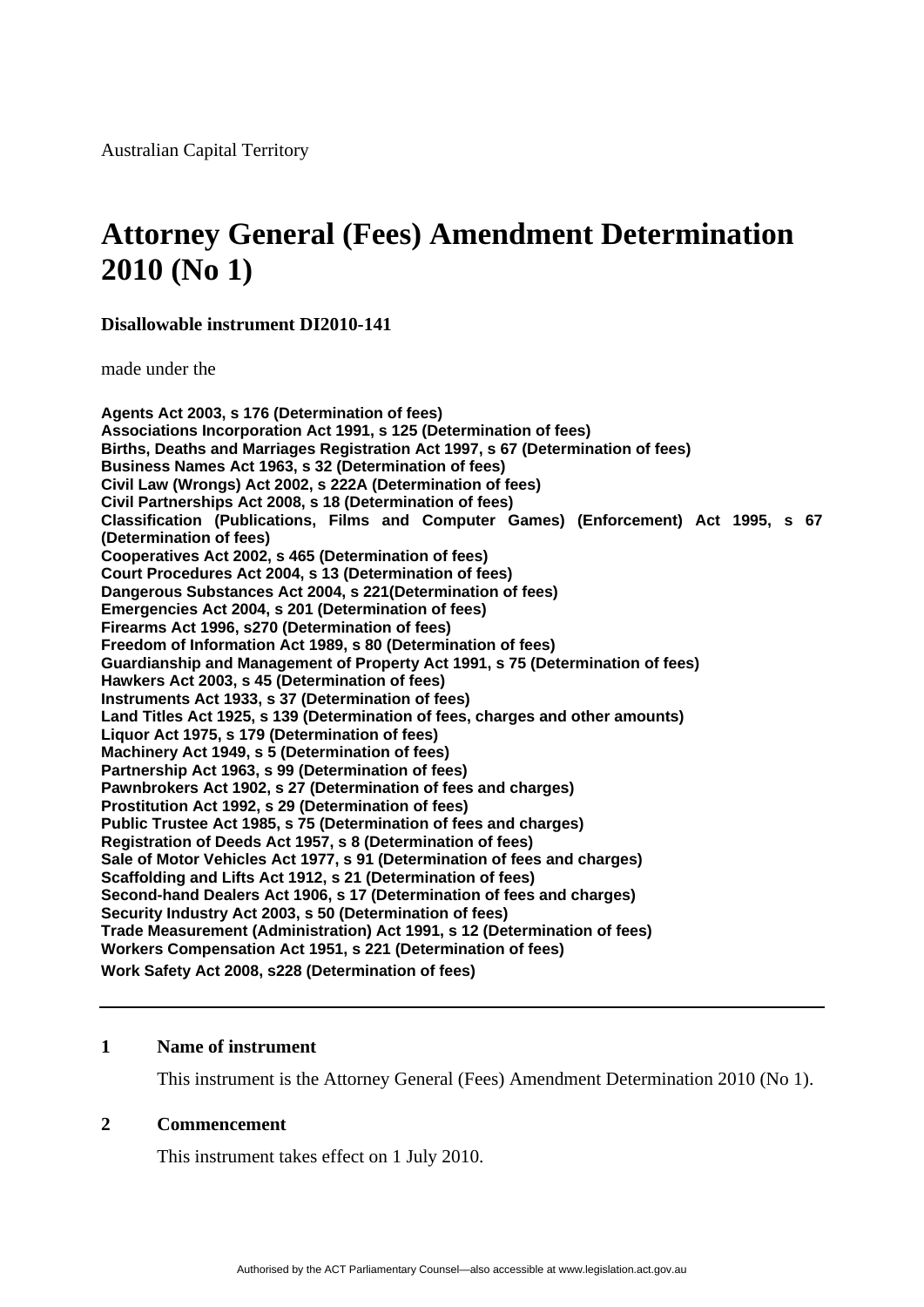#### <span id="page-1-0"></span>**3 Amendments**

This instrument amends the Attorney General (Fees) Determination 2010 (DI2010-107) by:

(a) Amend clause 3 (Revocation) to include the following subclause:

"(2) Instrument No. 264 of 1998 made under the *Firearms Act 1996* is revoked."

#### (b) Amend schedule 1 to insert at the bottom of the table:

| Act                      | $Item(s)$ in Schedule 2 |
|--------------------------|-------------------------|
| <b>Firearms</b> Act 1996 | 402-418                 |

(c) Delete item 284 in schedule 2 and replace it with:

## *Legislative Authority: Emergencies Act 2004*

| 284 | AFANP Maintenance Fee per quarter                                                                                                                                                         | \$10,370.00 |
|-----|-------------------------------------------------------------------------------------------------------------------------------------------------------------------------------------------|-------------|
|     | Last Financial Year the first year annual fee was \$28,369.00.<br><b>Explanatory Note:</b><br>This has been replaced with the quarterly fee. Last year per<br>quarter fee was \$7,094.00. |             |

- (d) Replace the phrase 'Minister of agency' in item  $400(5)(g)$  of schedule 2 with 'Minister or agency';
- (e) Amend schedule 2 to insert at the bottom of the table:

# *Legislative Authority: Firearms Act 1996*

| 402 | For the purpose of section 54 of the Firearms Act 1996 in the case of an adult<br>firearms licence for an application for a Category A, B, C, D or H licence                                                        | \$113.00  |
|-----|---------------------------------------------------------------------------------------------------------------------------------------------------------------------------------------------------------------------|-----------|
|     | <b>Explanatory Note:</b><br>From 1998 to the last financial year the fee was \$75.00                                                                                                                                |           |
| 403 | For the purpose of section 54 of the Firearms Act 1996 in the case of an adult<br>firearms licence for an application for a collectors licence                                                                      | \$113.00  |
|     | Explanatory Note: From 1998 to the last financial year the fee was \$75.00                                                                                                                                          |           |
| 404 | For the purpose of section 54 of the Firearms Act 1996 in the case of an adult<br>firearms licence for an application for an heirlooms licence                                                                      | \$38.00   |
|     | Explanatory Note: From 1998 to the last financial year the fee was \$25.00                                                                                                                                          |           |
| 405 | For the purpose of section 54 of the Firearms Act 1996 in the case of an adult<br>firearms licence for an application for a firearms dealer licence                                                                 | \$1132.00 |
|     | From 1998 to the last financial year the fee was \$750.00<br><b>Explanatory Note:</b>                                                                                                                               |           |
| 406 | For the purpose of section 54 of the Firearms Act 1996 in the case of an adult<br>firearms licence for an application for a firearms dealer club armourer licence<br>under the Firearms Regulation 2008, section 26 | \$151.00  |
|     | From 1998 to the last financial year the fee was \$100.00<br><b>Explanatory Note:</b>                                                                                                                               |           |
| 407 | For the purpose of section 54 of the Firearms Act 1996 in the case of an adult<br>firearms licence for an application for a paintball marker licence                                                                | \$113.00  |
|     | Explanatory Note: From 2008 with the passage of the Firearms Amendment Act<br>2008 to the last financial year the fee was \$75.00                                                                                   |           |
|     |                                                                                                                                                                                                                     |           |
|     |                                                                                                                                                                                                                     |           |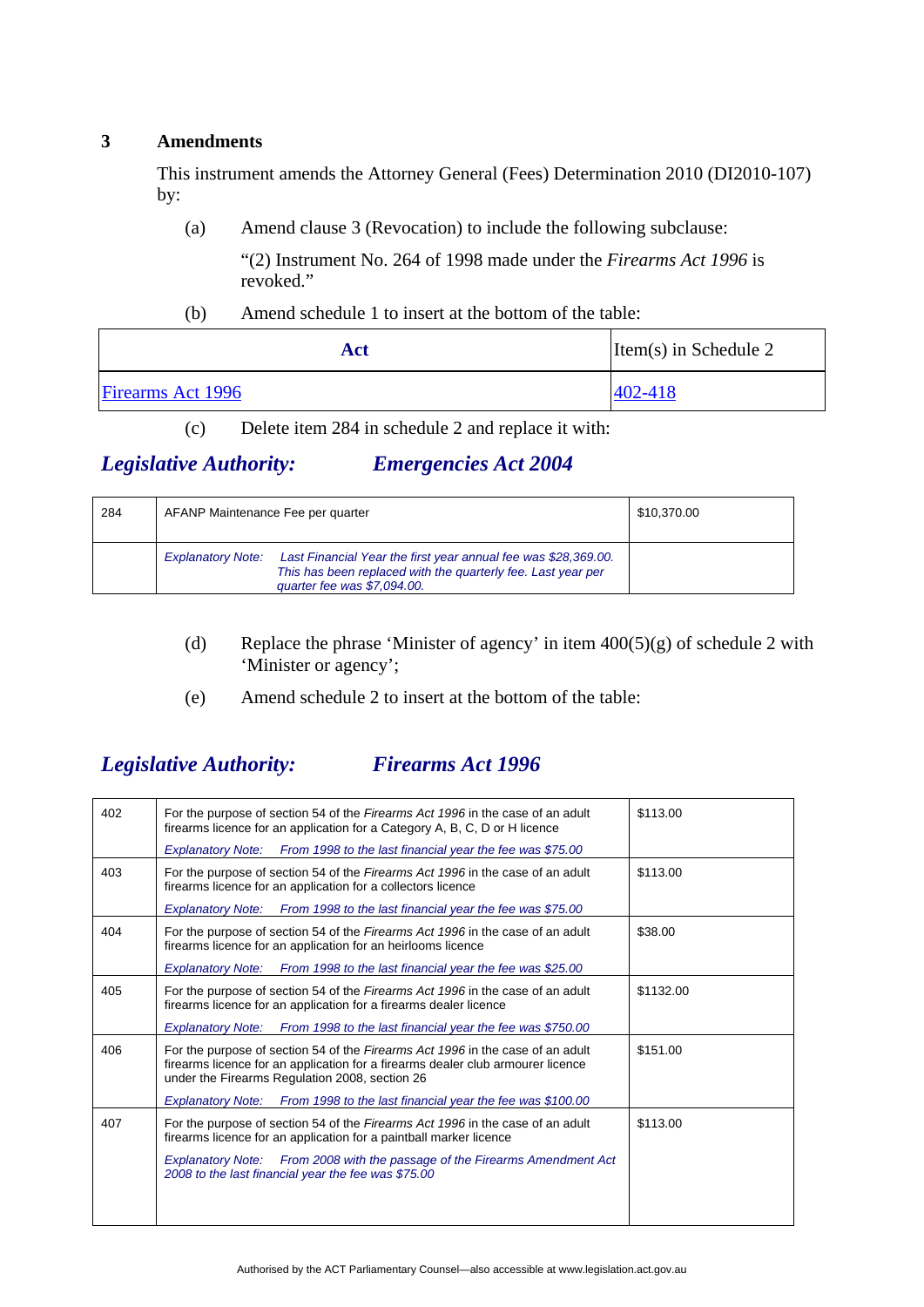| 408 | For the purpose of section 72 of the Firearms Act 1996 in the case of the issue of a<br>replacement adult firearms licence                                              | \$38.00  |
|-----|-------------------------------------------------------------------------------------------------------------------------------------------------------------------------|----------|
|     | From 1998 to the last financial year the fee was \$25.00<br><b>Explanatory Note:</b>                                                                                    |          |
| 409 | For the purpose of section 85 of the Firearms Act 1996 in the case of a minors<br>firearms licence for an application for a Category A, B or H licence                  | \$38.00  |
|     | Explanatory Note: From 1998 to the last financial year the fee was \$25.00                                                                                              |          |
| 410 | For the purpose of section 93 of the Firearms Act 1996 in the case of the issue of a<br>replacement minors firearms licence                                             | \$38.00  |
|     | <b>Explanatory Note:</b><br>From 1998 to the last financial year the fee was \$25.00                                                                                    |          |
| 411 | For the purpose of section 101 of the Firearms Act 1996 in the case of a composite<br>entity firearms licence for an application for a Category A, B, C, D or H licence | \$226.00 |
|     | Explanatory Note: From 1998 to the last financial year the fee was \$150.00                                                                                             |          |
| 412 | For the purpose of section 115 of the Firearms Act 1996 in the case of the issue of<br>a replacement composite entity firearms licence                                  | \$38.00  |
|     | <b>Explanatory Note:</b><br>From 1998 to the last financial year the fee was \$25.00                                                                                    |          |
| 413 | For the purpose of section 123 of the Firearms Act 1996 in the case of a<br>Temporary International Firearms Licence                                                    | \$38.00  |
|     | From 1998 to the last financial year the fee was \$25.00<br><b>Explanatory Note:</b>                                                                                    |          |
| 414 | For the purpose of section 143 of the Firearms Act 1996 in the case of a permit to<br>acquire                                                                           | \$15.00  |
|     | <b>Explanatory Note:</b><br>From 1998 to the last financial year the fee was \$10.00                                                                                    |          |
| 415 | For the purpose of section 149 of the Firearms Act 1996 in the case of the issue of<br>a replacement permit to acquire                                                  | \$15.00  |
|     | Explanatory Note: From 1998 to the last financial year the fee was \$10.00                                                                                              |          |
| 416 | For the purpose of section 164 of the Firearms Act 1996 in the case of the<br>registration of a firearm for each firearm                                                | \$15.00  |
|     | Explanatory Note: From 1998 to the last financial year the fee was \$10.00                                                                                              |          |
| 417 | For the purpose of section 168 of the Firearms Act 1996 in the case of the<br>registration as a user of a registered firearm for each user                              | \$15.00  |
|     | <b>Explanatory Note:</b><br>From 1998 to the last financial year the fee was \$10.00                                                                                    |          |
| 418 | For the purpose of section 188 of the Firearms Act 1996 in the case of a statement<br>about a person who is to be an employee or act as an agent for a firearms dealer  | \$75.00  |
|     | <b>Explanatory Note:</b><br>The requirement in section 188 was inserted into the<br>Firearms Act 1996 by the Firearms Amendment Act 2008                                |          |

(f) Amend Schedule 2 - General Explanatory Notes: A. Overview of Increases in Fees and Charges:

after 'appropriate value.', add

*'The Public Trustee for the ACT has undertaken a structural review of fees and charges resulting in an increase in fees above WPI for items 64, 68-70, 75, 77-86, 88-89 and item 254 to address rising costs and parity with other jurisdictions.* 

*The AFANP maintenance fee per quarter in item 284 has increased to a level similar to the New South Wales Fire Brigade fee for a similar service.* 

*The fees under the Firearms Act 1996 as stated in items 402 to 418 have been increased by approximately 51% to reflect indexation increases since 1998-99, when the fees were last set, to 2010-11.*